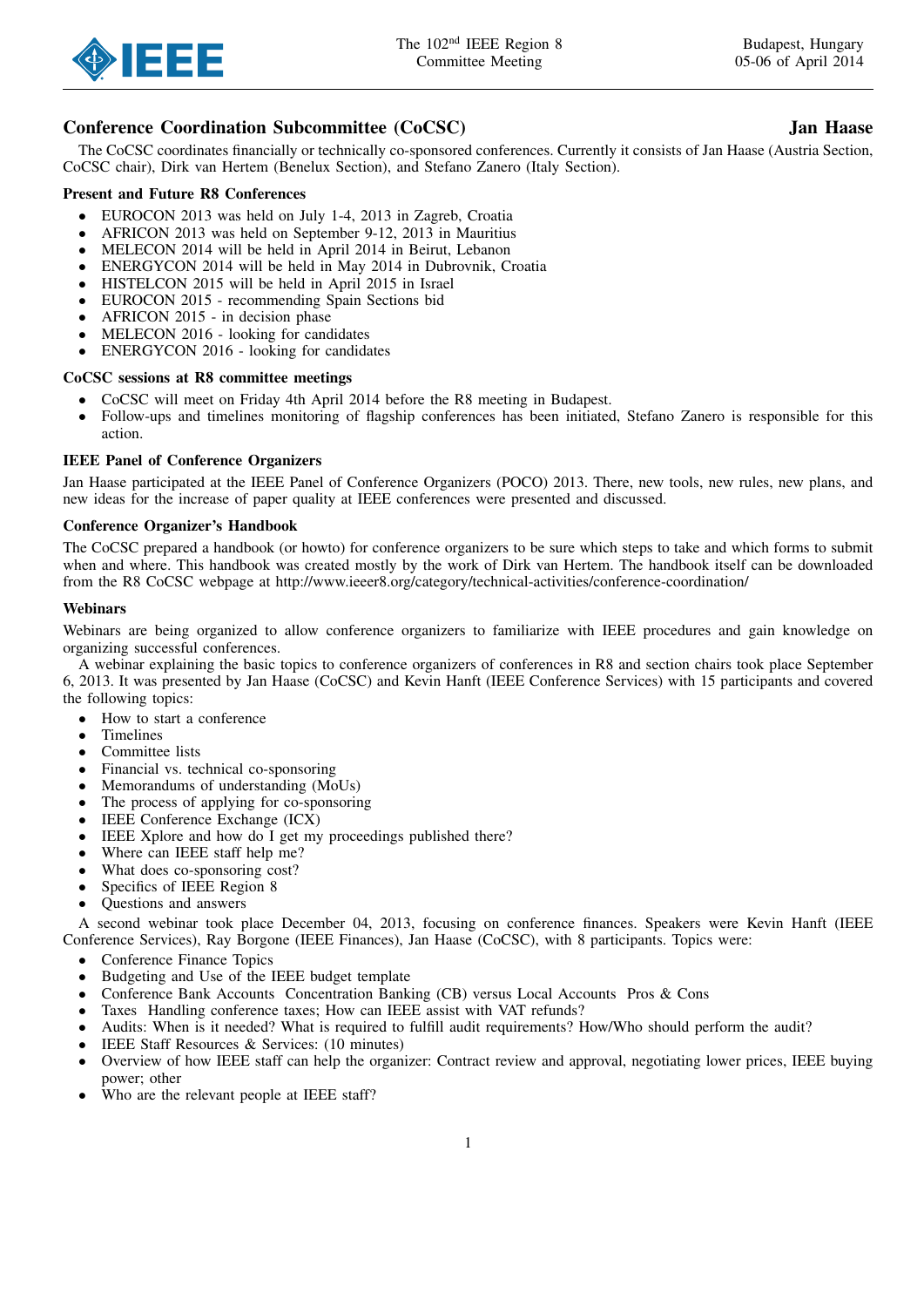## Financially and Technically Co-sponsored R8 Conferences

The number of technically co-sponsored conferences increases, which leads to additional income for R8 due to the general administrative fee of \$500.00 for R8 involvement. The sub-committee will try to attract more conferences in 2014. Emails have been sent to all IEEE registered conference organizers that will be organizing conferences in the Region for partnership. Jan Haase is coordinating this activity. The current statistics are:

- 21 MoUs processed and signed in 2010.
- 25 MoUs processed and signed in 2011.
- 36 MoUs processed and signed in 2012.
- 33 MoUs processed and signed in 2013 (less FCS, since flagship conferences still TBD)
- 6 MoUs processed, 6 in progress in 2014 as of beginning of March 2014

The figure below shows the Financial (in red) and Technical (in blue) MoUs signed in the years.



# Future/planned activities

- Subcommittee teleconference: March 2014
- Face-to-Face meeting CoCSC: April 2014 (R8 Meeting)
- Webinar for conference organizers (basics), June 2014
- Participation at Panel of Conference Organizers (POCO) 2014
- Face-to-Face meeting CoCSC: August 2014 (Sections Congress)
- Subcommittee teleconference: September 2014
- Webinar for conference organizers (details), November 2014
- Subcommittee teleconference: November 2014

# Changes in IEEE Conference Organization

- Flagship conference bids are now using the developed templates facilitating the process. http://www.ieeer8.org/category/technicalactivities/conference-coordination/
- Follow-ups and timelines monitoring of flagship conferences has been initiated, Stefano Zanero is responsible for this action.
- e-Notice IEEE service is used for R8 conference advertisement (e-mails go only to R8 members), see: http://www.ieee.org/organizations/volusnotice/
- Proceedings of conferences co-sponsored by IEEE will not automatically go into Xplore anymore. Papers have to pass quality checks. This means that technical and financial IEEE sponsors have to increase their involvement in conferences and make sure that quality is maintained.
- Post-conference reporting requirements have been posted online